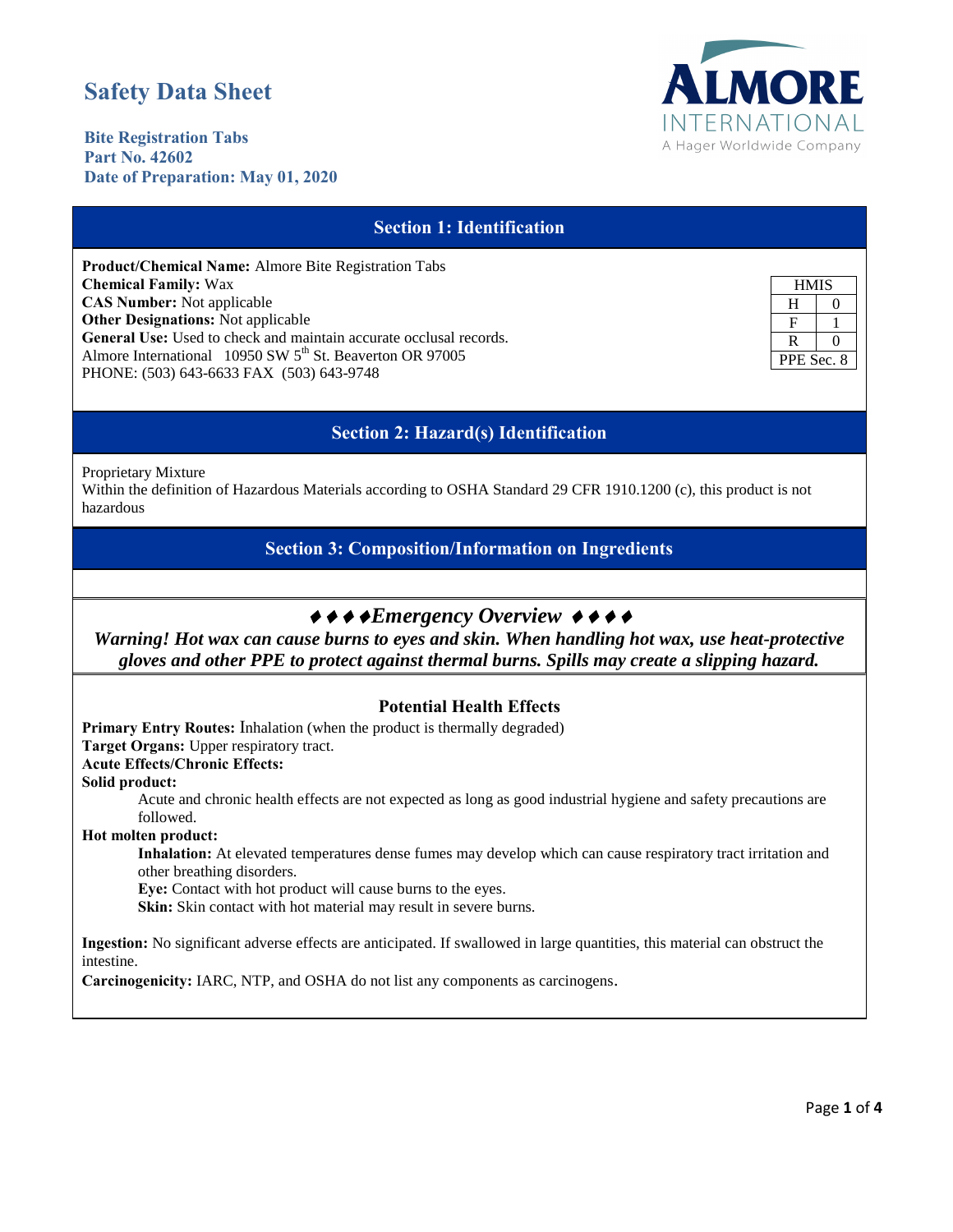### **Section 4: First-Aid Measures**

**Inhalation:** Remove to fresh air. If breathing is difficult, give oxygen and/or artificial respiration.

**Eye Contact:** Check for and remove contact lenses. Hold eyelids apart. Immediately flush eyes with plenty of low-pressure water for at least 15 minutes. Get medical attention if irritation persists. HOT MOLTEN product: Cool burns with plenty of low-pressure water. Get immediate medical attention.

**Skin Contact:** Wash with soap and water. Get medical attention if irritation develops or persists. HOT MOLTEN product: Immediately cool skin with water and cold packs for at least 15 minutes. Do NOT put ice directly on the skin. Do NOT attempt to remove solidified wax from the skin as severe tissue damage may result. Get immediate medical attention. See Note to Physician.

**Ingestion:** Not an ingestion hazard under anticipated conditions of use. For accidental ingestion: If conscious, drink one to two glasses of water (8-16 oz.). Do not induce vomiting. Get immediate medical attention. Never give anything by mouth to an unconscious person.

**Note to Physicians:** For HOT MOLTEN or HOT LIQUID product: Material should not be forcibly pulled from the skin. Mineral oil may be used to loosen and soften the material.

# **Section 5: Fire-Fighting Measures**

**Flash Point:** 465 °F (240°C)

**Flash Point Method:** COC

**LEL:** Not established

**UEL:** Not established

**Extinguishing Media:** CO2, foam, water fog, and dry chemical.

**Unusual Fire or Explosion Hazards:** None.

**Hazardous Combustion Products:** CO, CO2, smoke, fumes.

**Fire-Fighting Instructions:** Wear protective clothing to prevent contact with skin and eyes.

Do not release runoff from fire control methods to sewers or waterways.

**Fire-Fighting Equipment:** Because fire may produce toxic thermal decomposition products, wear a self-contained breathing apparatus (SCBA) with a full facepiece operated in pressure-demand or positive-pressure mode.

# **Section 6: Accidental Release Measures**

**Spill /Leak Procedures:** Stop spill at source. Dike area and contain. Clean up remainder with absorbent materials such as sand or vermiculite. Mop up and dispose of.

# **Section 7: Handling and Storage**

**Handling Precautions:** Use normal precautions when handling hot molten liquid solutions. Do not breathe fumes or vapor from heated material. Do not allow hot material to contact skin. With the product at ambient temperatures, avoid creating and breathing dust. Wash thoroughly after handling.

**Storage Requirements:** Store at ambient temperatures in closed containers. This material can catch fire if overheated. Do not heat this material above the flash point. Keep away from flame and open electrical coils.

# **Section 8: Exposure Controls/Personal Protection**

**Engineering Controls:** Provide exhaust ventilation or other engineering controls to keep the airborne concentrations of mists and/or vapors below the recommended exposure limits (see below). An eye wash station and safety shower should be located near the work-station.

**Respiratory Protection:** The need for respiratory protection is not anticipated under normal use conditions and with adequate ventilation. If elevated airborne concentrations above applicable workplace exposure levels are anticipated, a NIOSH-approved organic vapor respirator equipped with a dust/mist prefilter should be used.

#### **Protective Clothing/Equipment:**

Hand Protection: When handling product at elevated temperatures, use heat-resistant gloves. With product at ambient

1

**NFPA** 

—  $\Omega$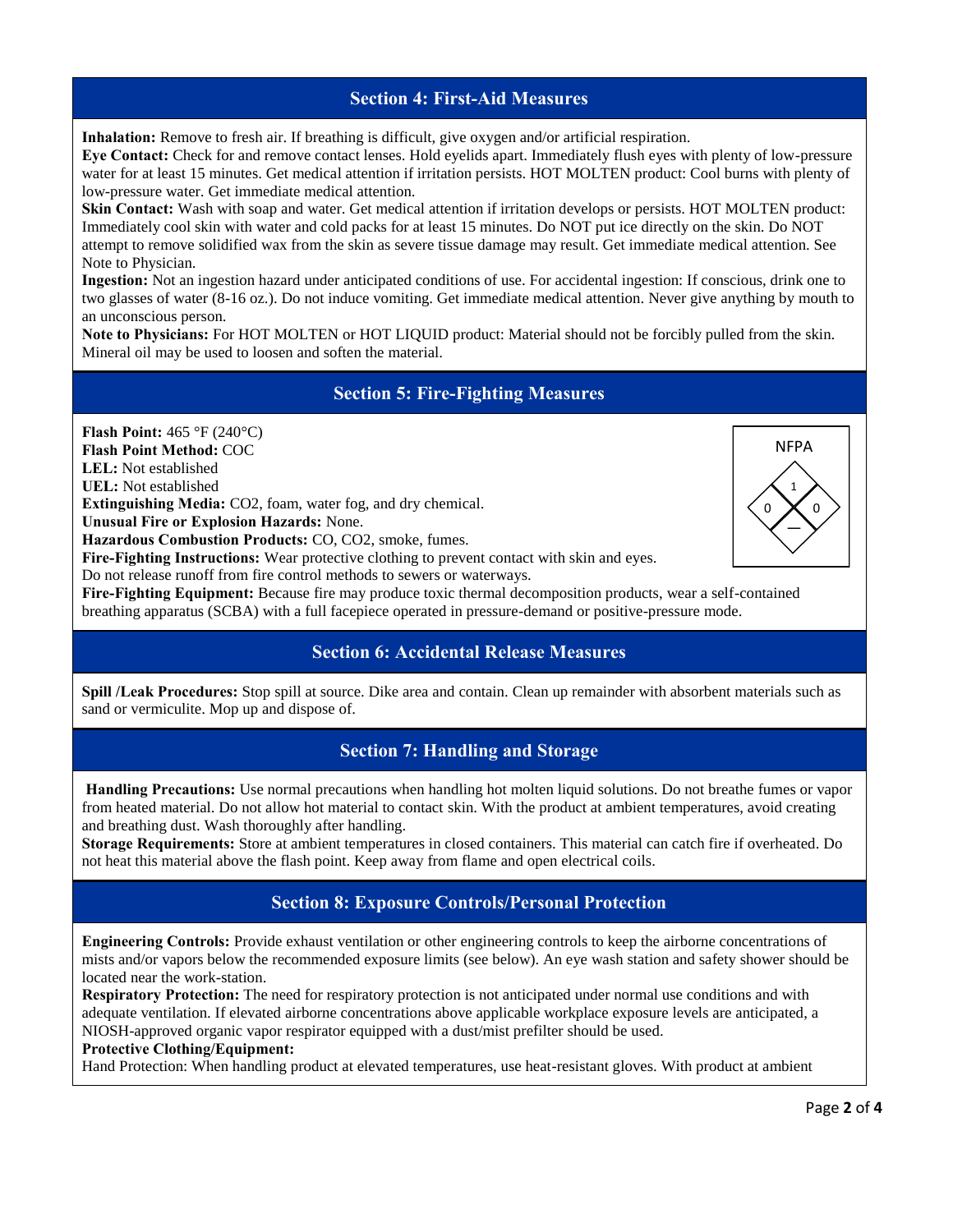temperatures, use disposable nitrile, neoprene or butyl rubber gloves with repeated or prolonged use. Body Protection: Prevent skin contact when handling heated material. Use insulated, heat-resistant clothing such as apron or slicker suit.

Eye Protection: Use a full-face shield and safety glasses if handling heated material. With product at ambient temperatures, use safety glasses equipped with side shields.

**Safety Stations:** Make emergency eyewash stations, safety/quick-drench showers, and washing facilities available in work area.

**General Hygienic Practices:** Avoid breathing dust, vapor or mist. Avoid contamination of food, beverages, or smoking materials. Wash thoroughly after handling, and before eating, drinking or smoking. Remove contaminated clothing promptly and clean thoroughly before reuse.

**Occupational Exposure Guidelines:** 

Substance: Paraffin Wax Fume ACGIH STEL: 2 mg/m3 NIOSH TWA: 2 mg/m3

# **Section 9: Physical and Chemical Properties**

**Physical State:** Solid **Appearance and Odor:** Blue; mild odor **Vapor Density (Air=1):** Not available **Specific Gravity (H2O=1, at 4** °**C):** 0.97

**Water Solubility:** Insoluble in cold water **Boiling Point:** >450° F **Freezing/Melting Point:** Softening Point by Ring and Ball Apparatus ASTM E28-58T:159°F. **% Volatile:** Negligible

# **Section 10: Stability and Reactivity**

**Stability:** Stable at room temperature in closed containers under normal storage and handling conditions. **Polymerization:** Hazardous polymerization will not occur.

**Conditions to Avoid:** Heat and open flames.

**Hazardous Decomposition Products:** Thermal oxidative decomposition can produce CO and CO2.

### **Section 11: Toxicological Information**

No known evidence of adverse effects from available information

**Carcinogenicity:** IARC, NTP, and OSHA do not list any components as carcinogens

### **Section 12: Ecological Information**

No Known evidence of adverse effects from available information

**Section 13: Disposal Considerations** 

**Disposal:** Use safety containers for disposal. Contact your supplier or a licensed contractor for detailed recommendations. Follow applicable Federal, state, and local regulations

### **Section 14: Transport Informatin**

**DOT Transportation Data (49 CFR 172.101): Shipping Name** Non-Regulated